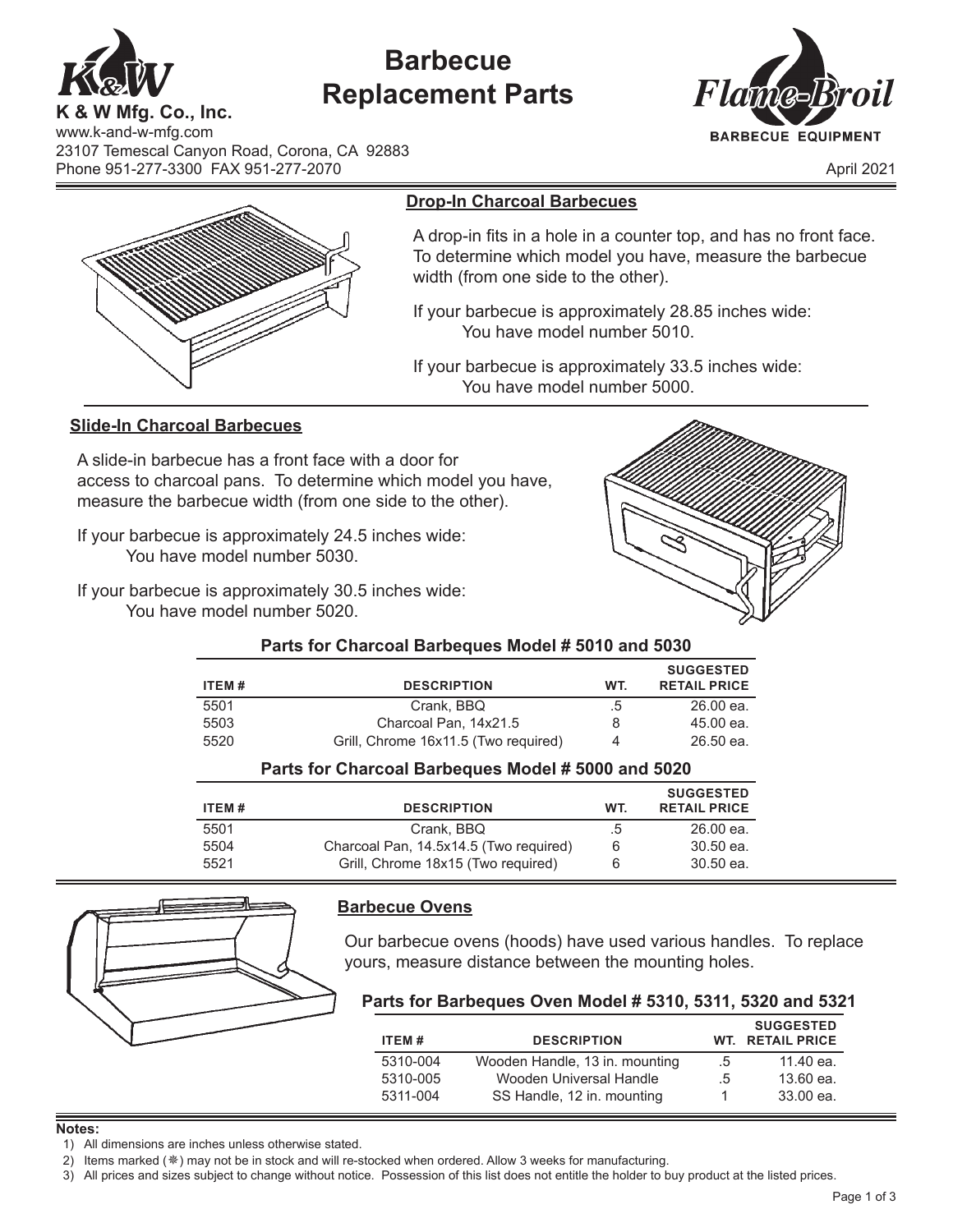

# **Barbecue Replacement Parts**



www.k-and-w-mfg.com 23107 Temescal Canyon Road, Corona, CA 92883 Phone 951-277-3300 FAX 951-277-2070 April 2021

# **Gas Barbecues**

All of our gas barbecues are slide-in style with a front face. To determine which model you have, measure the width of the face of your barbecue, and match your face to the face layouts



If your barbecue matches this face, and measures approximately 24.5 inches wide: You have model number 5450, 5451 or 5452

**We can no longer get gas valves for these barbecues.**

# **Parts for Gas Barbeques Model # 5450, 5451 and 5452**

| ITEM#    | <b>DESCRIPTION</b>                   | WT.    | <b>SUGGESTED</b><br><b>RETAIL PRICE</b> |
|----------|--------------------------------------|--------|-----------------------------------------|
| 5450-129 | <b>Briquet Grate</b>                 |        | 24.75 ea.                               |
| 5423     | Broilettes, 12 Pack                  |        | $22.50$ ea.                             |
| 5450-008 | <b>Burner Assembly</b>               | 3      | 75.00 ea.                               |
| 5454-007 | Drip Tray, SST                       | 2      | 41.00 ea.                               |
| 5450-127 | Knob, Gas                            | . 1    | $4.00$ ea.                              |
| 5450-009 | Rotary Ignitor Assembly              | .2     | 28.00 ea.                               |
| 5450-133 | <del>Valve, L.P. Gas</del>           | $\div$ | $28.85$ ea.                             |
| 5450-130 | Valve, Nat. Gas                      | $\div$ | $28.85$ ea.                             |
| 5520     | Grill, Chrome 16x11.5 (Two required) | 4      | 26.50 ea.                               |



If your barbecue matches this face, and measures approximately 24.5 inches wide: You have model number 5453

**We can no longer get gas valves for these barbecues.**

## **Parts for Gas Barbeques Model # 5453**

| ITEM#    | <b>DESCRIPTION</b>                   | WT.    | <b>SUGGESTED</b><br><b>RETAIL PRICE</b> |
|----------|--------------------------------------|--------|-----------------------------------------|
| 5450-129 | <b>Briquet Grate</b>                 |        | 24.75 ea.                               |
| 5423     | Broilettes, 12 Pack                  |        | $22.50$ ea.                             |
| 5453-008 | <b>Burner Assembly</b>               | 3      | 86.50 ea.                               |
| 5454-007 | Drip Tray, SST                       | 2      | 41.00 ea.                               |
| 5450-127 | Knob, Gas                            | .1     | 4.00 ea.                                |
| 5450-009 | Rotary Ignitor Assembly              | .2     | 28.00 ea.                               |
| 5453-133 | Valve, L.P. Gas                      | -5     | $28.85$ ea.                             |
| 5453-130 | Valve, Nat. Gas                      | $\div$ | 28.85 ea.                               |
| 5520     | Grill, Chrome 16x11.5 (Two required) | 4      | 26.50 ea.                               |

### **Notes:**

1) All dimensions are inches unless otherwise stated.

3) All prices and sizes subject to change without notice. Possession of this list does not entitle the holder to buy product at the listed prices.

<sup>2)</sup> Items marked ( $\ast$ ) may not be in stock and will re-stocked when ordered. Allow 3 weeks for manufacturing.